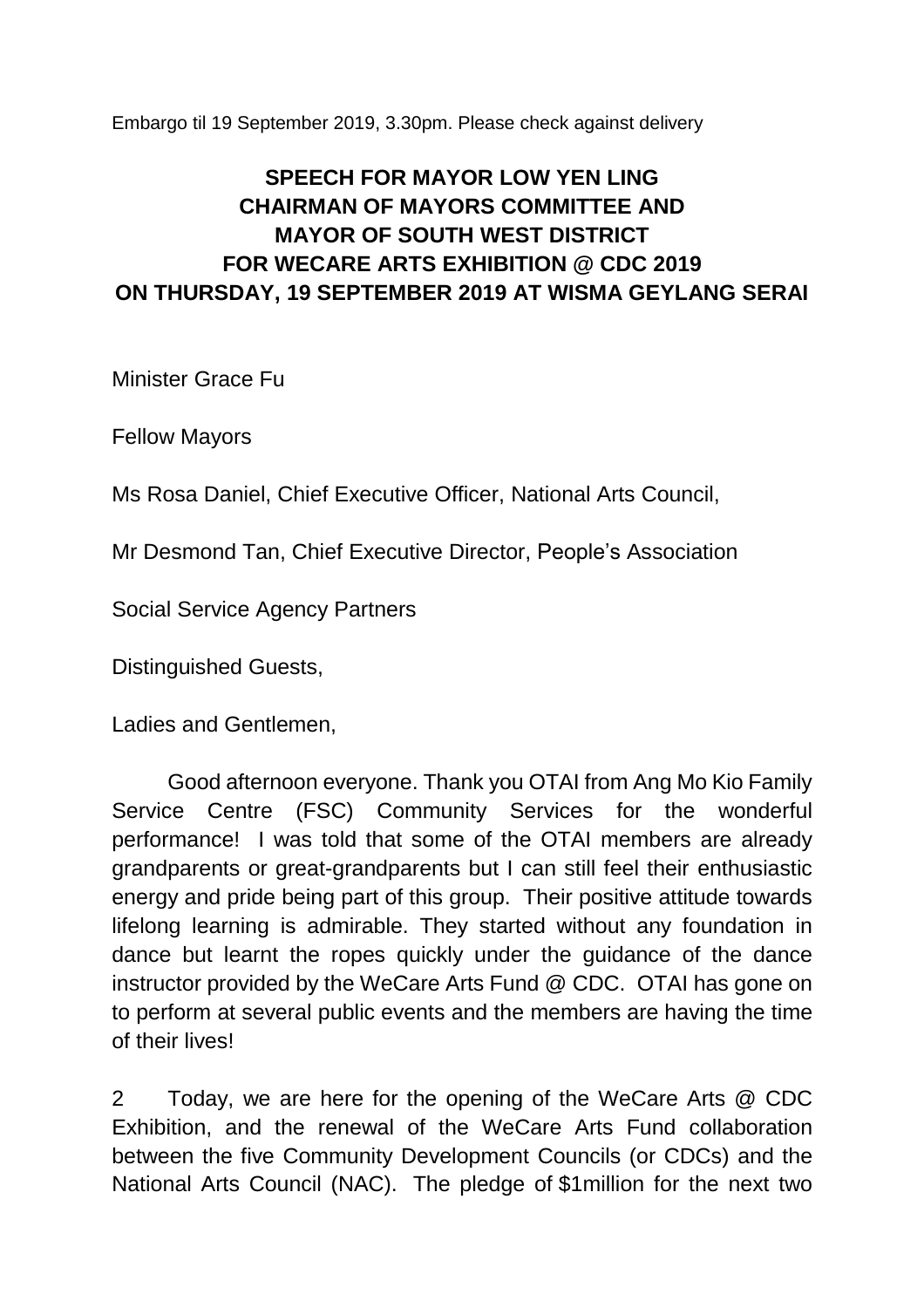years will ensure our continued efforts to build an inclusive and caring community through arts.

3 2019 also marks 15 years of strong partnership between the CDCs and NAC. The collaboration between the CDCs and NAC started in 2004 when we conceptualised and developed the first District Art Festivals to showcase the work of local artistes and community groups at the district level. Subsequently in 2014, the CDCs and NAC decided to set up the WeCare Arts Fund @ CDC in support of MCCY's efforts to promote an inclusive community through the arts.

4 The NAC has been a valuable partner of the CDCs, providing not only funding support but also professional expertise in the arts landscape. Together, we were able to help make arts more accessible to the community.

5 To date, more than 12,000 people have benefitted from the WeCare Arts Fund. Social Service Agencies (SSAs) tap on the WeCare Arts Fund to engage local artists to develop arts programmes for their beneficiaries. The fund provides the beneficiaries with opportunities to make friends, enjoy themselves learning a new skill and lead more fulfilling lives. *The mother and daughter bond between Mdm Teng, a 99 year old widow, and her daughter who is intellectually disabled was strengthened when they participated in a batik painting workshop funded by the WeCare Arts Fund. The workshop provided the chance for them to bond and help each other as they worked on their paintings, as well as train the daughter's ability to focus her attention.*

6 Arts is a powerful way to engage the community and uplift the lives of the vulnerable. With this fresh \$1 million fund from the meaningful partnership between the CDCs and NAC, we will continue to provide platforms for beneficiaries to learn new skills through various art forms, make new friends and build up their self-confidence.

7 I would like to take this opportunity to express our heartfelt appreciation to the Social Service Agencies especially Jamiyah Nursing Home, Care Corner Senior Services Ltd, AMKFSC Community Services, NTUC Active Ageing Hub and Montfort Care who are here today, for their strong support for the WeCare Arts Fund @ CDC and for helping us reach